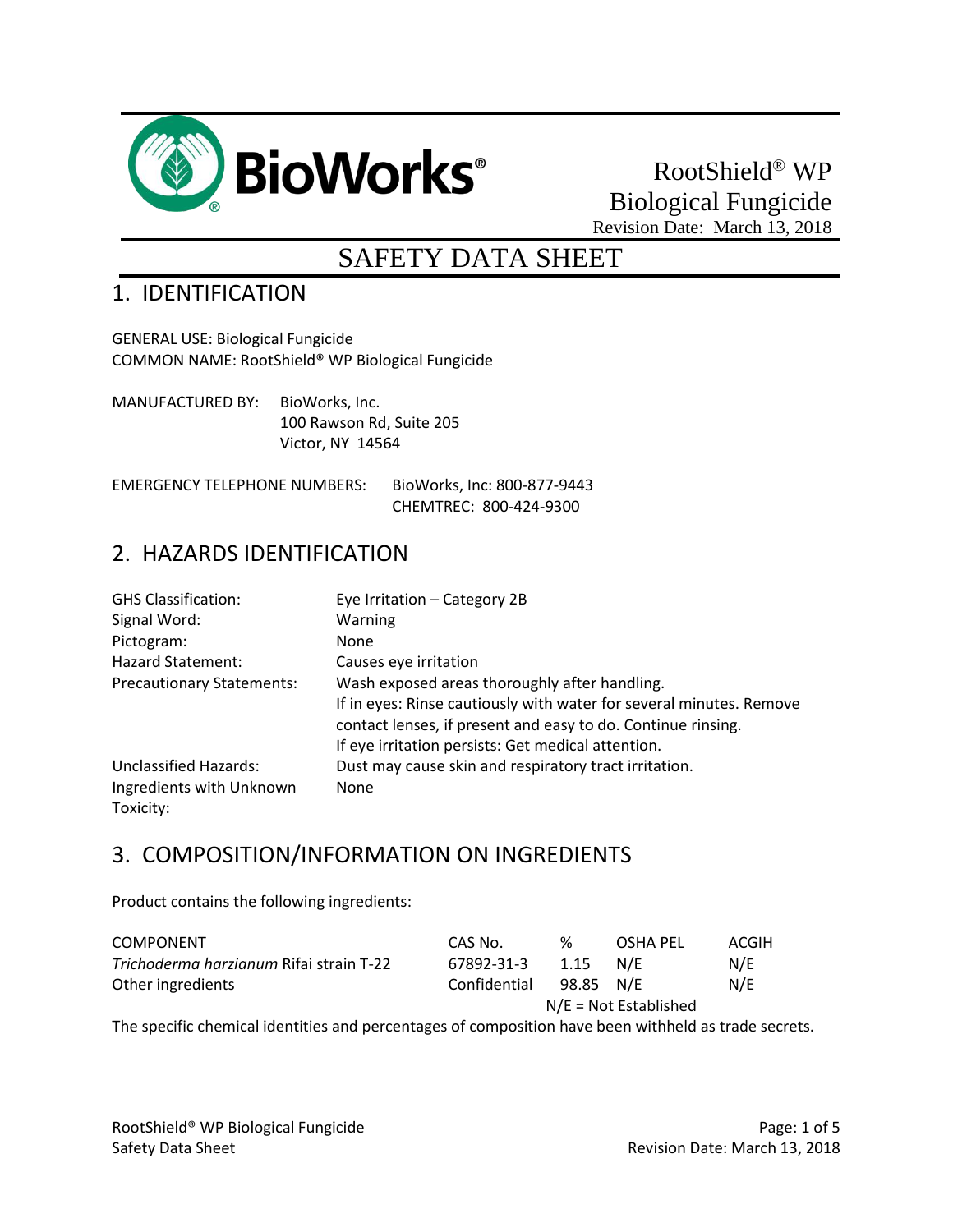### 4. FIRST-AID MEASURES

EYE CONTACT: In cases of contact, hold eyelids apart and immediately flush eyes with plenty of water for at least 15 minutes. Remove contact lenses, if present, after the first 5 minutes, then continue rinsing eye. Call a physician.

MOST IMPORTANT SYMPTOMS: Causes eye irritation. IMMEDIATE MEDICAL ATTENTION NEEDED: None.

#### 5. FIRE-FIGHTING MEASURES

FLASH POINT: Not applicable.

AUTOIGNITION TEMPERATURE: Not determined

EXTINGUISHING MEDIA: Not combustible.

SPECIAL FIRE-FIGHTING PROCEDURES: Evacuate personnel to a safe area. Keep personnel removed and upwind of fire. Wear self-contained breathing apparatus and full protective equipment.

UNUSUAL FIRE and EXPLOSION HAZARDS: None known.

HAZARDOUS DECOMPOSITION PRODUCTS: Thermal decomposition will produce oxides of carbon, sulfur, sodium and silicon.

# 6. ACCIDENTAL RELEASE MEASURES

PERSONAL PRECAUTIONS, PROTECTIVE EQUIPMENT, AND EMERGENCY PROCEDURES: Take all additional action necessary to prevent and remedy the adverse effects of the spill. This product should be prevented from entering bodies of water.

METHODS AND MATERIALS FOR CONTAINMENT AND CLEANING UP: In case of spill, collect material immediately. Wipe residual material from surfaces with cloth. Do not wash residues into drains or other waterways.

# 7. HANDLING AND STORAGE

PRECAUTIONS FOR SAFE HANDLING: Avoid contact with eyes or clothing. Wash thoroughly with soap and water after handling and before eating, drinking, chewing gum, using tobacco or using the toilet. Remove and wash contaminated clothing before reuse.

PESTICIDE STORAGE: Do not contaminate water, food or feed by storage and disposal. Store in original container under refrigerated conditions. Short periods at room temperatures below 75˚F will not affect performance. Keep container tightly closed when not in use.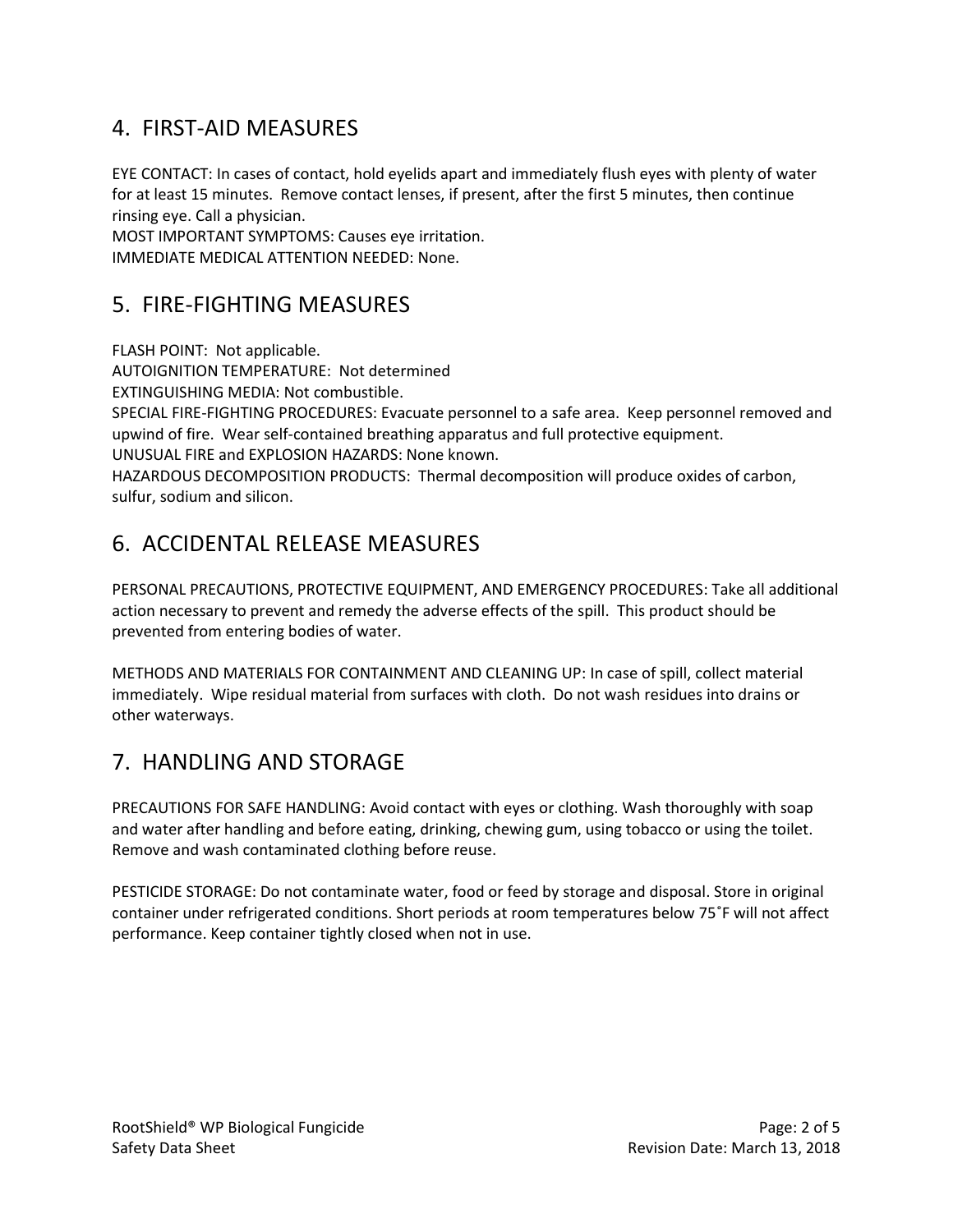### 8. EXPOSURE CONTROLS, PERSONAL PROTECTION

EXPOSURE LIMITS: None.

Avoid contact with eyes or clothing. Keep container tightly closed.

PERSONAL PROTECTION:

RESPIRATORY: Mixer/loaders and applicators must wear a dust/mist filtering respirator meeting NIOSH standards of at least N-95, R-95, or P-95.

OTHER: Applicators and other handlers must wear: protective eyewear, long-sleeved shirt and long pants, and shoes plus socks.

#### 9. PHYSICAL AND CHEMICAL PROPERTIES

APPEARANCE: brown and orange powder mixed with green and gray particles ODOR: earthy odor ODOR THRESHOLD: Not determined pH: Not determined MELTING POINT: Not determined BOILING POINT: Not determined FLASH POINT: Not determined EVAPORATION RATE: Not determined FLAMMABILITY: Not determined FLAMMABILITY/EXPLOSIVE LIMITS: Not determined VAPOR PRESSURE: Not applicable VAPOR DENSITY: Not applicable BULK DENSITY: 0.61 g/cm3 SOLUBILITY in water: In soluble PARTITION COEFFICIENT: Not determined AUTO-IGNITION TEMPERATURE: Not determined DECOMPOSITION TEMPERATURE: Not determined VISCOSITY: Not determined

### 10. STABILITY AND REACTIVITY

REACTIVITY: Not reactive under normal conditions of use. STABILITY: Stable under normal recommended storage and handling conditions. (see section 7) HAZARDOUS POLYMERIZATION: Will not occur. INCOMPATIBILITY: Strong acidic materials. HAZARDOUS THERMAL DECOMPOSITION PRODUCTS: Thermal decomposition will produce oxides of carbon, sulfur, sodium and silicon.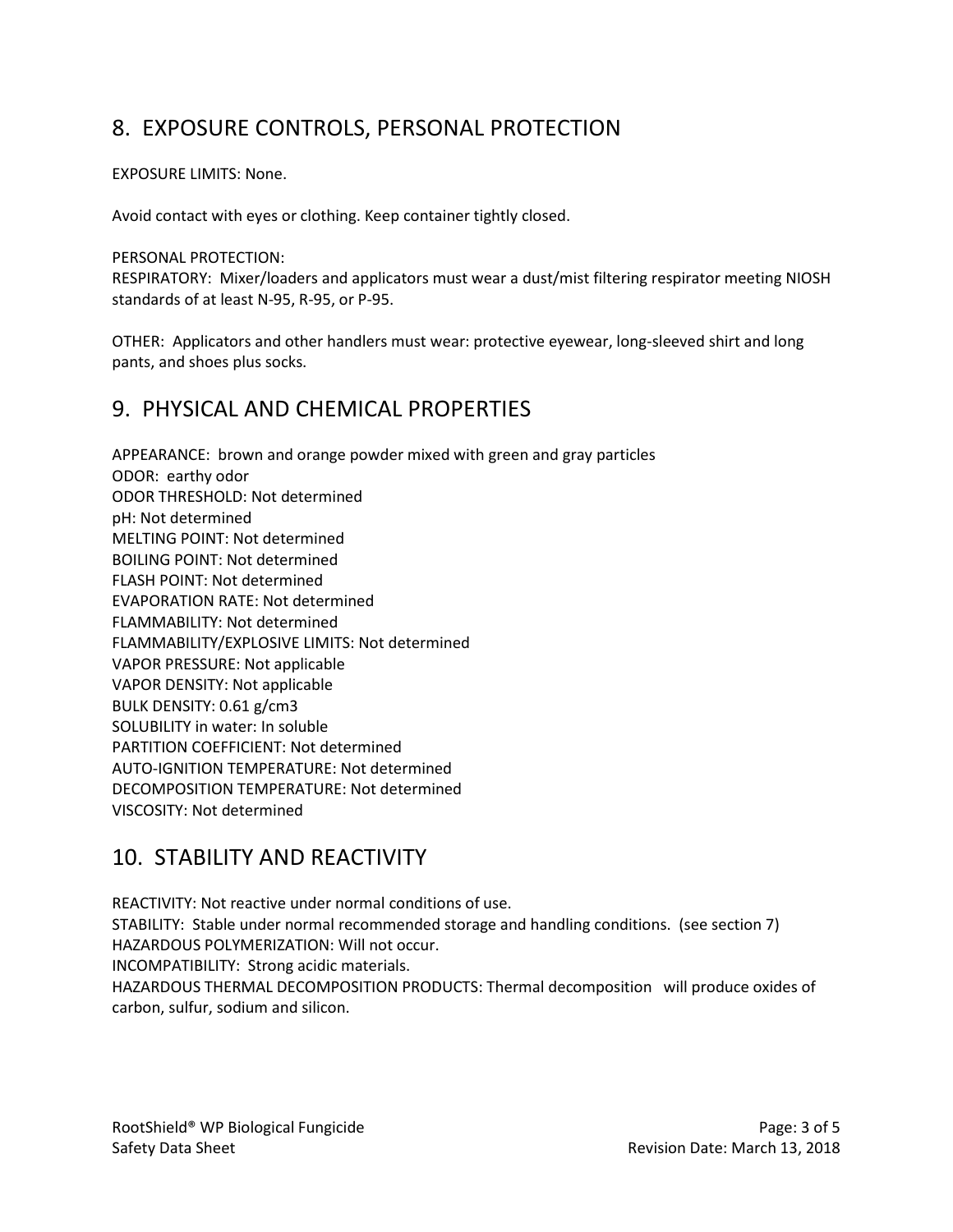# 11. TOXICOLOGICAL INFORMATION

Active ingredient is practically non-toxic, non-allergenic and non-pathogenic to mammals. Pre-existing medical conditions should not be aggravated by exposure. Repeated exposure to high concentrations of microbial proteins can cause allergic sensitization.

#### 12. ECOLOGICAL INFORMATION

FISH TOXICITY: No data available. DAPHNIA MAGNA TOXICITY: No data available. ALGAE: No data available. OTHER: Do not apply directly to water, to areas where surface water is present.

### 13. DISPOSAL CONSIDERATIONS

Wastes resulting from the use of this product must be disposed of on site or at an approved waste disposal facility.

#### 14. TRANSPORT INFORMATION

|      | Land: ADR / RID Class: | Not controlled under ADR (Europe) |
|------|------------------------|-----------------------------------|
|      | Water: IMDG Class:     | Not controlled under IMDG         |
| Air: | IATA - DGR Class:      | Not controlled under IATA         |

US DOT: Not Regulated

Canadian TDG: Not Regulated under Canadian Transport of Dangerous Goods Regulations PROPER SHIPPING NAME: Not regulated

#### 15. REGULATORY INFORMATION

UNITED STATES (EPA Reg. No. 68539-7)

This pesticide product is registered by the United States Environmental Protection Agency and is subject to certain labeling requirements under federal pesticide law. These requirements differ from the classification criteria and hazard information required for safety data sheets (SDS), and for workplace labels of non-pesticide chemicals. The hazard information required on the pesticide label is reproduced below. The pesticide label also includes other information, including direction for use.

#### CAUTION Dust may irritate the respiratory tract. Dust may cause eye irritation. Dust may cause skin irritation.